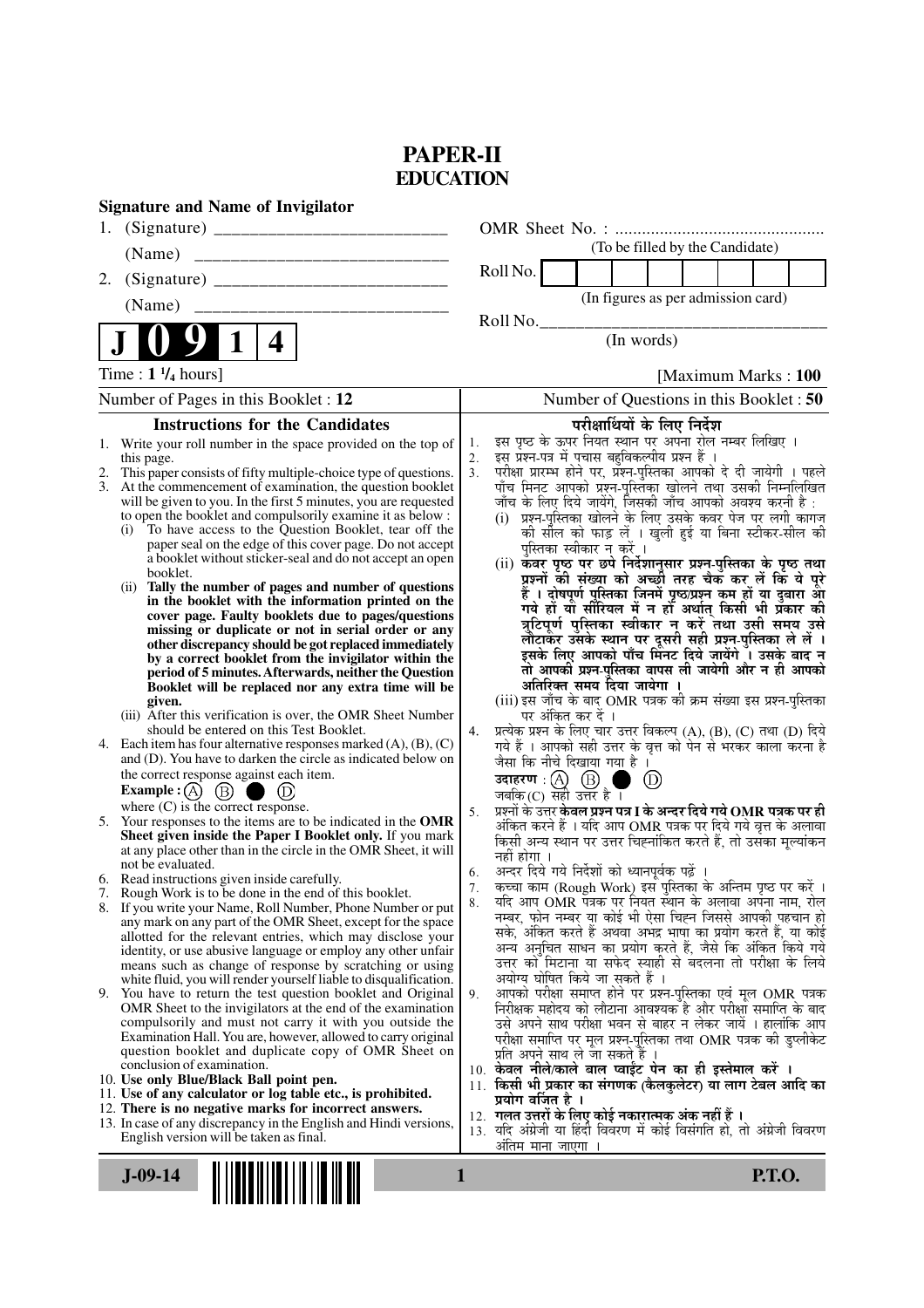## **EDUCATION**

### **Paper – II**

- **Note :** This paper contains **fifty (50)** objective type questions of **two (2)** marks each. **All** questions are compulsory.
- **1.** Which of the following is not the purpose of educational philosophy ?
	- (A) To professionalize the job of teaching
	- (B) To increase the teachers love of and control over the students
	- (C) To critically examine assumptions behind educational practice
	- (D) To clarify values and aims in teaching.
- **2.** The phrase "equal educational opportunities" in India means
	- (A) equal opportunities for all children to have access to higher education.
	- (B) equalities of educational opportunities for each child.
	- (C) equality of the type of education available for each child.
	- (D) equal opportunities to have the type of education for which one is suited.
- **3.** To educate according to 'nature' means
	- (A) to return to the natural as opposed to the artificial in life.
	- (B) to educate according to the natural laws of human development
	- (C) to study natural laws and apply them to the educational process
	- (D) All the above are correct.
- **4.** The teaching of Froebel grew out of his belief that
	- (A) aim of education was self realization.
	- (B) spiritual meaning lay behind all phenomena even play.
	- (C) the method of education should be self-activity.
	- (D) All the above answers are correct.
- **5.** In the Dewey theory of how we think
	- (A) the experimental method is used exclusively.
	- (B) the logical method of inquiry is used exclusively.
	- (C) the ideas produced by any method must be tested in experience.
	- (D) none of the above.
- **6.** From the angle of epistemology
	- (A) the naturalist says truth must be obtained through objective rather than subjective means.
	- (B) the idealist rejects dualism of man and nature by making man a part of nature.
	- (C) the realist maintains that truth is arrived at through logical contemplation and revelation.
	- (D) the pragmatist says man is a product of biological evolution.
- **7.** Madhyama Pratipada is a cardinal principle of
	- (A) Jainism
	- (B) Buddhism
	- (C) Vedanta Philosophy
	- (D) Sankhya
- **8.** Integral education is a concept given by (A) Aurobindo
	- (B) J. Krishnamurthy
	- (C) M.A. Kalam Azad
	- (D) Annie Beasant

**Paper-II 2 J-09-14**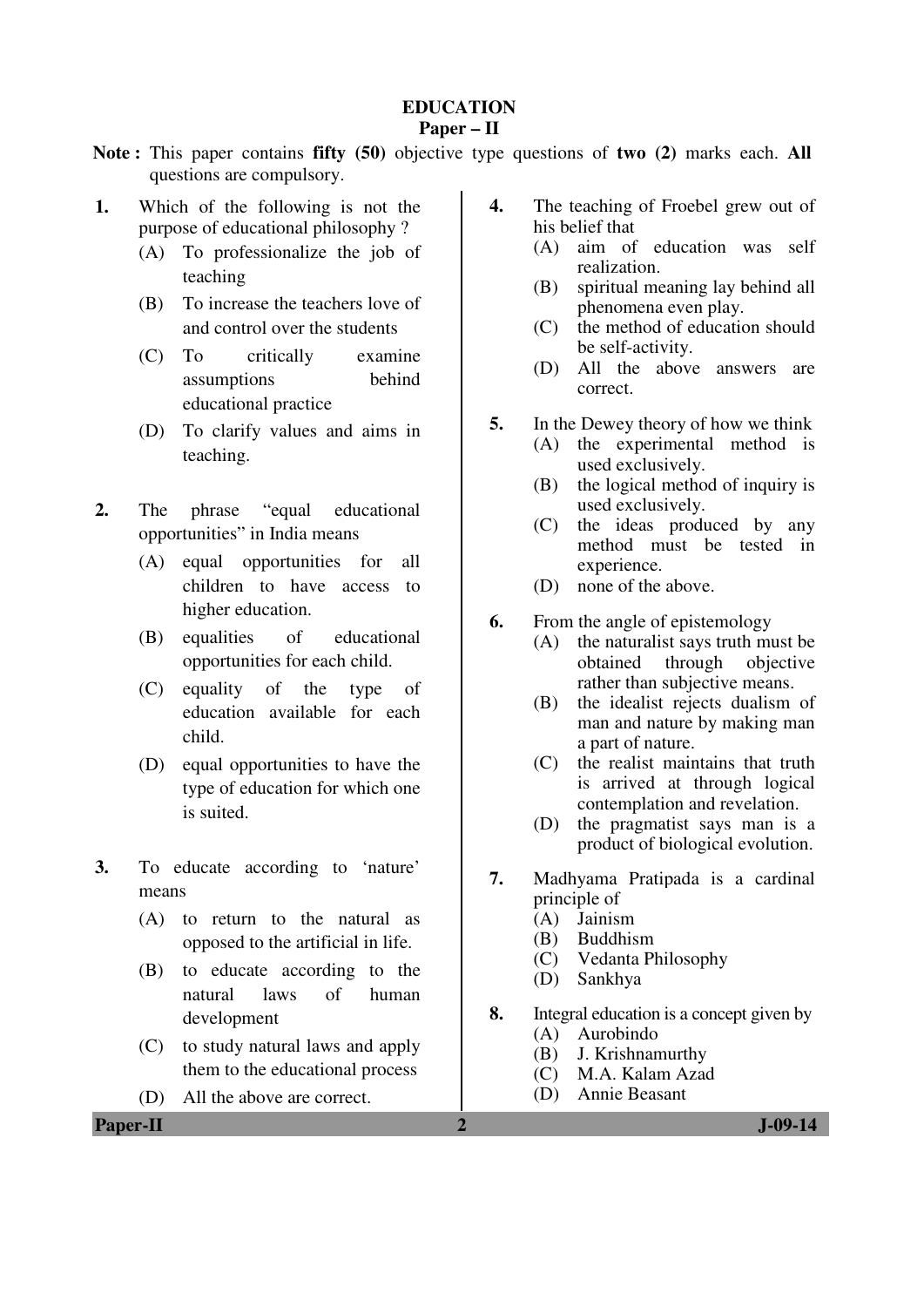# छिाक

# ¯ÖÏ¿®Ö¯Ö¡Ö **– II**

**निर्देश :** इस प्रश्नपत्र में **पचास (50)** बह-विकल्पीय प्रश्न हैं । प्रत्येक प्रश्न के **दो (2)** अंक हैं । **सभी** प्रश्न अनिवार्य हैं ।

- 1. निम्नलिखित में से कौन सा उद्देश्य शिक्षा-दर्शन का उद्देश्य नहीं है ?
	- (A) अध्यापन कार्य का व्यवसायीकरण करना ।
	- (B) "छात्रों के प्रति अध्यापक के प्रेम और उन पर अध्यापक के नियंत्रण में वृद्धि करना ।
	- (C) शैक्षिक प्रक्रिया की आधारिक पूर्व धारणाओं की विवेचनात्मक जाँच करना ।
	- (D) अध्यापन कार्य में मल्यों तथा लक्ष्यों का स्पष्टीकरण करना ।
- 2. भारत में 'समान शैक्षिक अवसर' वाक्यांश का अर्थ है
	- $(A)$  उच्च शिक्षा प्राप्ति के सभी बच्चों के <u>लिये समान अवसर</u>
	- (B) प्रत्येक बच्चे के लिये शैक्षिक अवसरों को समानता
	- (C) जिस प्रकार की शिक्षा बच्चों के लिये उपलब्ध है, उसमें प्रत्येक बच्चे को समान अवसर
	- (D) जिस प्रकार की शिक्षा के लिये कोई बच्चा उपयुक्त है, उसके लिये उसे समान अवसर
- **3.** "प्रकृति" के अनुसार शिक्षित करने का अर्थ है
	- (A) जीवन में कृत्रिम के उलट, प्राकृतिक की ओर वापस जाना ।
	- (B) मानव विकास के प्राकृतिक नियमों के अनुसार शिक्षित करना ।
	- $(C)$  प्राकृतिक नियमों का अध्ययन करना तथा उन्हें शैक्षिक प्रक्रिया पर लागू करना ।
	- (D) उपर्युक्त सभी सही हैं।
- 4. फ्रोएबेल का शिक्षण उसके इस विश्वास से विकसित हुआ कि
	- $(A)$  शिक्षा का लक्ष्य आत्मानुभूति है।
	- $(B)$  आध्यात्मिक अर्थ समस्त परिघटनाओं. यहाँ तक कि खेल में भी छिपा है ।
	- (C) शिक्षा की विधि को स्व-सक्रियतापूर्ण होना चाहिए ।
	- (D) उपर्युक्त सभी उत्तर सही हैं ।
- 5. डिवी महोदय के सिद्धांत में. हम सोचते कैसे हैं
	- $(A)$  एकमात्र प्रयोगात्मक विधि का उपयोग होता है ।
	- (B) खोज की तर्कमलक विधि का एकमात्र उपयोग होता है ।
	- (C) किसी भी विधि द्वारा उत्पन्न विचार का अनिवार्यत: अनुभव में परीक्षण किया जाना चाहिए ।
	- (D) उपर्युक्त में से कोई नहीं
- **6.** ज्ञानमीमांसा के दृष्टिकोण से
	- (A) प्रकृतिवादी कहते हैं कि सत्य को व्यक्तिनिष्ठ साधनों की अपेक्षा वस्तुनिष्ठ साधनों से प्राप्त किया जाना चाहिए ।
	- $(B)$  आदर्शवादी, मानव को प्रकृति का एक भाग बनाकर, मानव तथा प्रकृति के <u>द्वै</u>तवाद को अस्वीकार करते हैं ।
	- (C) यथार्थवादी यह मानते हैं कि तर्कमलक चिंतन-मनन तथा प्रकटन के माध्यम से सत्य तक पहुँचा जाता है ।
	- (D) व्यावहारिकतावादी कहते हैं कि मनुष्य .<br>जैविक कमविकास का उत्पाद है ।
- **7.** मध्यमा प्रतिपदा किसका एक मूलभूत सिद्धांत है ?
	- $(A)$  जैन दर्शन  $(B)$  बौद्ध दर्शन
	- (C) वेदान्त दर्शन (D) सांख्य दर्शन
- 8. समग्र शिक्षा की संकल्पना किसका योगदान है ?
	- (A) अरबिंदो
	- $(B)$  जे. कृष्णमूर्ति
	- (C) मौलाना अबुल कलाम आजाद
	- (D) ऐनी बेसन्ट

 **J-09-14 3 Paper-II**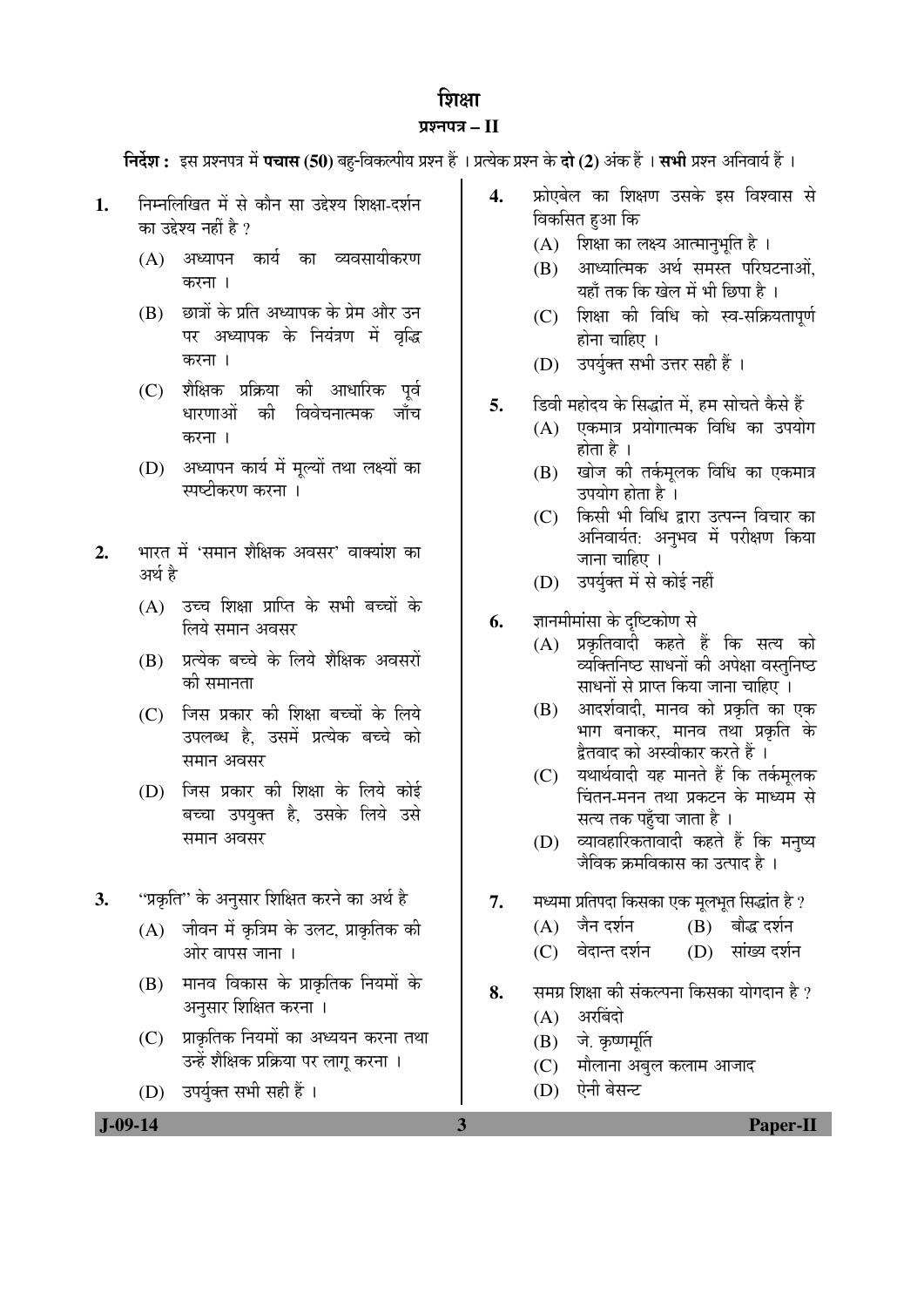**9.** The Jain epistemology considers a five stage hierarchy of knowledge. Which of the following is the proper order of different levels of knowledge ?

- (A) Mati, Shruti, Manahparyava, Avadhi, Kaivalya
- (B) Shruti, Mati, Avadhi, Manahparyava, Kaivalya
- (C) Mati, Shruti, Avadhi, Manahparyava, Kaivalya
- (D) Kaivalya, Avadhi, Manahparyava, Shruti, Mati
- **10.** Match the following :<br> $List-I$

 $List - II$ 

- a. Kaivalya i. Panchkosh
- b. Jivan Mukti ii. Buddhism
- c. Nirvana iii. Jainism
- d. Anand iv. Vedanta
	- v. Islamic traditions

#### **Codes :**

| a - | b               | $\mathbf{c}$     | d            |
|-----|-----------------|------------------|--------------|
|     | $(A)$ ii iii i  |                  | V            |
|     |                 | $(B)$ iii $v$ ii | iv           |
|     | $(C)$ v iii ii  |                  | $\mathbf{i}$ |
|     | $(D)$ iii iv ii |                  | $\mathbf{i}$ |

- **11.** Pedagogy of the oppressed is authored by
	- (A) Paulo Freire
	- (B) Bertrand Russell
	- (C) J. Krishnamurthy
	- (D) John Dewey

#### **12.** Ivan Illich is renowned for

- (A) Life Long Learning
- (B) Life Skill Education
- (C) De Schooling Society
- (D) Distance Education

#### **13.** Culture is not

- (A) Constant flux
- (B) Cummulative
- (C) Primarily Materialistic
- (D) Uneven in development

**Paper-II 4 J-09-14**

- **14.** Life skill education is needed
	- (A) to adopt to one's own culture
	- (B) to enhance vocational efficiency
	- (C) to promote cultural integration
	- (D) to face the challenges in life effectively
- **15.** Sanskritization is a process related with
	- (A) Social Control
	- (B) Social Stratification
	- (C) Social Mobility
	- (D) Social Change
- **16.** Critically judge the following :  **Assertion (A) :** Education promotes peace and harmony.  **Reason (R) :** Democratic
	- principles are practised in the classrooms.

#### **Codes :**

- (A) Both (A) and (R) are true.
- (B) Both (A) and (R) are false.
- (C) Only (A) is true.
- (D) Only (R) is true.
- **17.** Enculturation is the process of
	- (A) adopting the values of significant to others.
	- (B) imbibing one's own culture in one's personality.
	- (C) integrating the culture and traditions.
	- (D) accepting the customs and values of other cultures.
- **18.** Critically judge the following :
	- **Assertion (A) :** Education is the key that unlocks the door to modernization.
		- **Reason (R) :** Development of technology facilitates interaction among people.

#### **Codes :**

- (A) Both (A) and (R) are true.
- (B) Both (A) and (R) are false.
- (C) Only (A) is true but (R) is false.
- (D) Only (R) is true.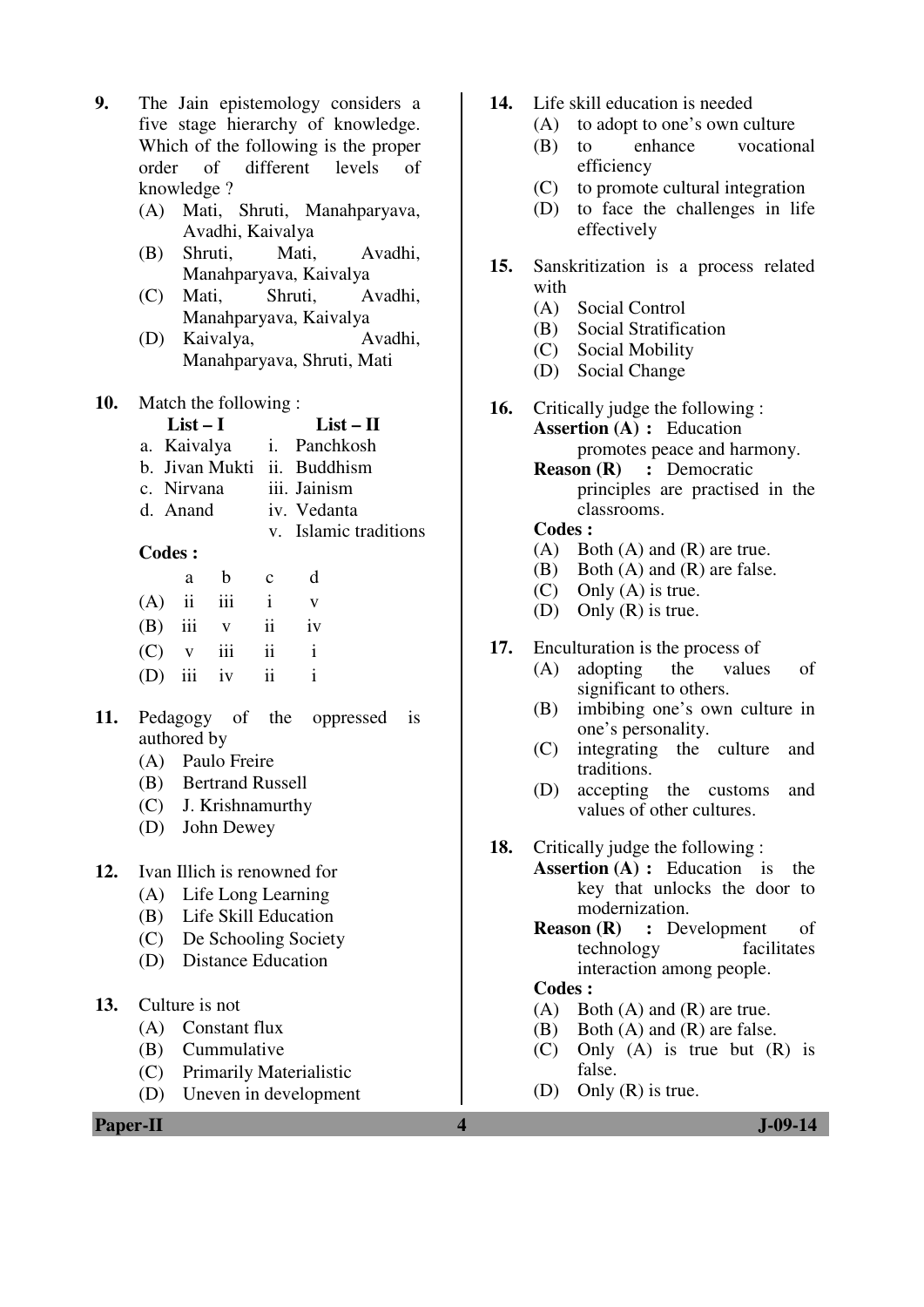| 9.  | जैन ज्ञान-मीमांसा में ज्ञान की पाँच अवस्थाओं<br>के पदानुक्रम पर विचार किया गया है, ज्ञान के | 14. | जीवन कौशल शिक्षा की आवश्यकता किस लिए<br>है ?             |
|-----|---------------------------------------------------------------------------------------------|-----|----------------------------------------------------------|
|     | विभिन्न स्तरों का निम्नलिखित में से कौन सा                                                  |     | अपनी संस्कृति से अनुकूलन<br>(A)                          |
|     | उपयुक्त क्रम है ?                                                                           |     | व्यावसायिक कार्यक्षमता बढ़ाना<br>(B)                     |
|     | मति, श्रुति, मन:पर्याव, अवधि, कैवल्य<br>(A)                                                 |     | सांस्कृतिक एकता को बढ़ावा देना<br>(C)                    |
|     | श्रुति, मति, अवधि, मन:पर्याव, कैवल्य<br>(B)                                                 |     | जीवन में चुनौतियों का प्रभावशाली रूप<br>(D)              |
|     | मति, श्रुति, अवधि, मन:पर्याव, कैवल्य<br>(C)                                                 |     | में सामना करना                                           |
|     | कैवल्य, अवधि, मन:पर्याव, श्रुति, मति<br>(D)                                                 | 15. | संस्कृतीकरण की प्रक्रिया किससे संबंधित है ?              |
|     |                                                                                             |     | सामाजिक नियंत्रण<br>(A)                                  |
| 10. | सूची - I की मदों को सूची - II की मदों से                                                    |     | (B) सामाजिक स्तरीकरण                                     |
|     | सुमेलित कीजिए :                                                                             |     | $(C)$ सामाजिक गतिशीलता                                   |
|     | सूची – I<br>सूची – II                                                                       |     | (D) सामाजिक परिवर्तन                                     |
|     | i. पंचकोश<br>a. कैवल्य                                                                      | 16. | निम्नलिखित का विवेचनात्मक आकलन कीजिए :                   |
|     | जीवन मुक्ति       ii.   बौद्ध दर्शन<br>$\mathbf{b}$ .                                       |     | अभिकथन (A) : शिक्षा शांति एवं सौहार्द्र को               |
|     | निर्वाण<br>iii. जैन दर्शन<br>$\mathbf{c}$ .                                                 |     | बढ़ावा देती है ।                                         |
|     | iv. वेदान्त<br>आनन्द<br>d.                                                                  |     | <b>कारण (R)</b> : कक्षा में जनतांत्रिक सिद्धांतों का     |
|     | v. इस्लाम परम्परा                                                                           |     | पालन किया जाता है ।                                      |
|     | कूट :                                                                                       |     | कोड :<br>$(A)$ $(A)$ तथा $(R)$ दोनों सही हैं ।           |
|     | $\mathbf b$<br>d<br>$\mathbf{C}$<br>a                                                       |     | (B) (A) तथा (R) दोनों गलत हैं ।                          |
|     | iii<br>$\mathbf{i}$<br>(A)<br>$\overline{\mathbf{u}}$<br>$\mathbf V$                        |     | $(C)$ केवल $(A)$ सही है ।                                |
|     | ii<br>(B)<br>iii<br>iv<br>$\mathbf{V}$                                                      |     | $(D)$ केवल $(R)$ सही है ।                                |
|     | iii<br>ii<br>(C)<br>$\mathbf{i}$<br>V<br>ii<br>$\mathbf{i}$                                 | 17. | संस्कृतिग्रहण किसकी प्रक्रिया है ?                       |
|     | (D)<br>iii<br>iv                                                                            |     | महत्त्वपूर्ण लोगों की संस्कृति को<br>(A)                 |
| 11. | 'पेडागोजी ऑफ ऑप्रेस्ड' का लेखक कौन हैं ?                                                    |     | अपनाना ।                                                 |
|     | पॉलो फ्रीरे<br>(B) बर्ट्रेण्ड रसेल<br>(A)                                                   |     | अपने व्यक्तित्व में अपनी संस्कृति को<br>(B)              |
|     | (C) जे. कृष्णामूर्त्ति (D) जॉन डीवी                                                         |     | हृदयंगम करना ।<br>संस्कृति और परम्पराओं का एकीकरण<br>(C) |
|     |                                                                                             |     | करना ।                                                   |
| 12. | इवान इलिच किसके लिए विख्यात हैं ?                                                           |     | अन्य संस्कृतियों की प्रथाओं और मूल्यों<br>(D)            |
|     | आजीवन अधिगम<br>(A)                                                                          |     | को स्वीकार करना ।                                        |
|     | (B) जीवन कौशल शिक्षा                                                                        | 18. | निम्नलिखित का विवेचनापूर्ण आकलन कीजिए :                  |
|     | (C) डि-स्कूलिंग सोसाइटी                                                                     |     | <b>अभिकथन (A)</b> : शिक्षा, आधुनिकीकरण के                |
|     | (D) दूरवर्ती शिक्षा                                                                         |     | दरवाजे को खोलने की कुंजी है।                             |
|     |                                                                                             |     | <b>कारण (R)</b> : प्रौद्योगिकी का विकास लोगों के         |
| 13. | संस्कृति निम्नलिखित में से क्या नहीं है ?                                                   |     | बीच अन्योन्यक्रिया सुगम बनाती है ।<br>कोड∶               |
|     | निरन्तर प्रवाह<br>(A)                                                                       |     | (A) (A) तथा (R) दोनों सही हैं ।                          |
|     | संचयी<br>(B)                                                                                |     | (B) (A) तथा (R) दोनों गलत हैं ।                          |
|     | (C) प्राथमिक रूप से भौतिकवादी                                                               |     | (C) केवल (A) सही है , परन्तु (R) गलत है ।                |
|     | (D) विकास में असमान                                                                         |     | (D) केवल (R) सही है ।                                    |
|     | $J-09-14$                                                                                   | 5   | <b>Paper-II</b>                                          |
|     |                                                                                             |     |                                                          |

- <del>1</del> की आवश्यकता किस लिए
	- $\bar{\mathsf{n}}$ ति से अनुकूलन
	- , कार्यक्षमता बढ़ाना
	- एकता को बढ़ावा देना
	- .<br>वुनौतियों का प्रभावशाली रूप हरना
- **15.** ÃÖÓÃÛéúŸÖßÛú¸üÞÖ Ûúß ¯ÖÏ×ÛÎúµÖÖ ×ÛúÃÖÃÖê ÃÖÓ²ÖÓ×¬ÖŸÖ Æîü ?
	- नेयंत्रण
	- स्तरीकरण
	- ातिशीलता
	- गरिवर्तन
- .<br>वेचनात्मक आकलन कीजिए : <u>शिक्षा शांति एवं सौहार्द्र को</u> है ।

- R) दोनों सही हैं ।
- $\widetilde{\text{R}}$ ) दोनों गलत हैं ।
- सही है $\perp$
- सही है ।
- 17. संस्कृतिग्रहण किसकी प्रक्रिया है ?
- $\rm (A)$  महत्त्वपूर्ण लोगों की संस्कृति को
	- स्तत्व में अपनी संस्कृति को रना ।
	- ,<br>गौर परम्पराओं का एकीकरण
	- तियों की प्रथाओं और मूल्यो<mark>ं</mark> ेकरना ।

```
.<br>वेचनापूर्ण आकलन कीजिए :
 िशक्षा, आधुनिकीकरण के
खोलने की कुंजी है ।
```
- R) दोनों सही हैं ।
- R) दोनों गलत हैं ।
- सही है , परन्तु (R) गलत है ।
- सही है ।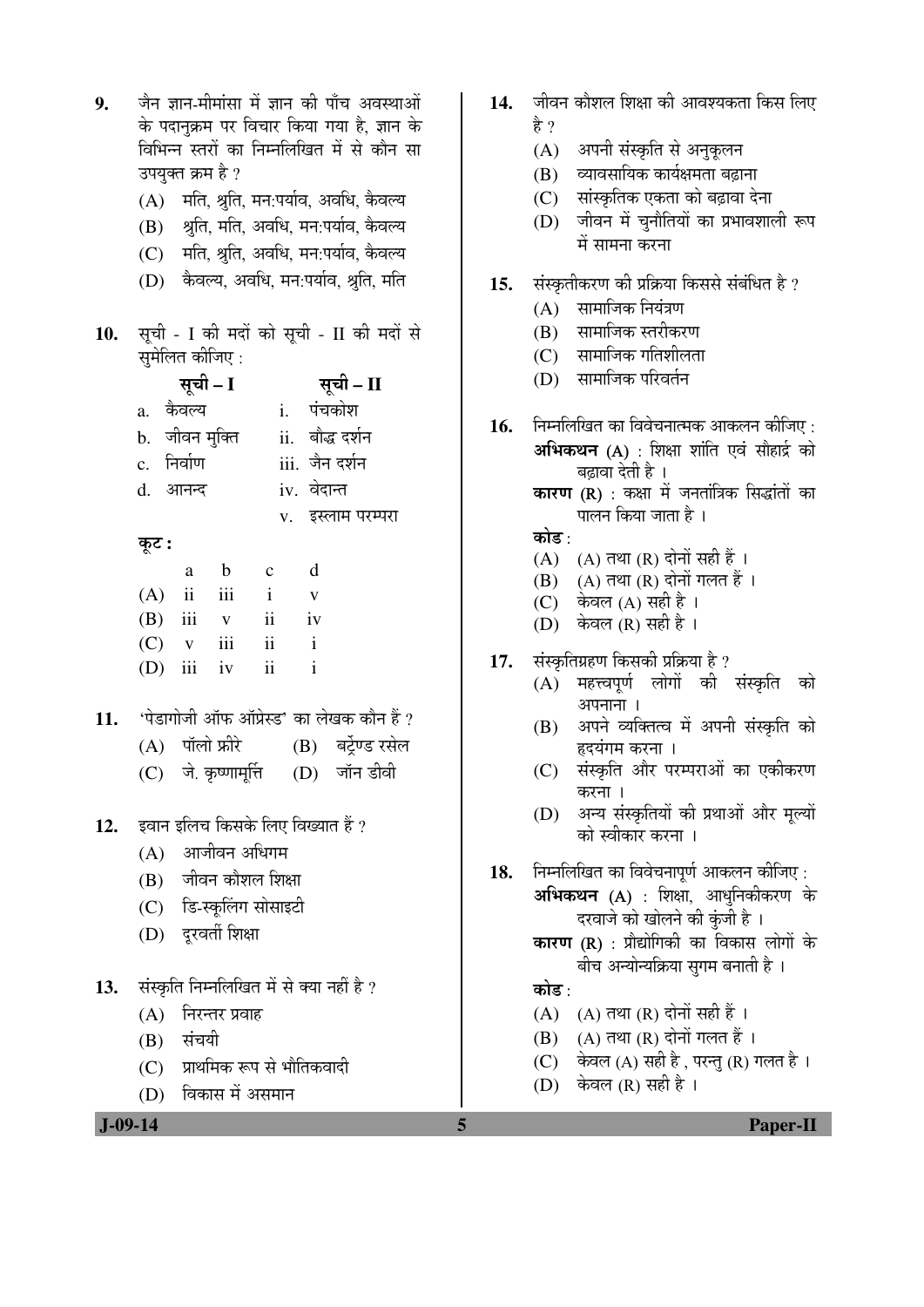**19.** Names of the scholars are given in List – I with the field of study in List – II. Match them by arranging in the correct order :

| $List-I$                              | $List-II$   |
|---------------------------------------|-------------|
| a. Margret Mead i. Cultural Lag       |             |
| b. William Ogburn ii. Culture and     | Adolescence |
| c. Verrier Elwin iii. Sanskritization |             |
| d. M.N. Srinivas iv. Tribalism        |             |
|                                       | v. Religion |

#### **Codes :**

|  | a b c                 | d |
|--|-----------------------|---|
|  | $(A)$ i iv iii v      |   |
|  | $(B)$ ii i iv iii     |   |
|  | $(C)$ iii ii i iv     |   |
|  | (D) iv iii $i \vee v$ |   |

- **20.** Education as a sub-system of society helps
	- (A) to cater to the needs of knowledge society.
	- (B) to preserve the social customs and traditions.
	- (C) to transform society through scientific and technological advances.
	- (D) all of the above
- **21.** Psychogy's major contribution to education lies in
	- (A) defining the goals for which teacher should strive.
	- (B) identifying potentially successful methods and procedures for teaching.
	- (C) providing scientific foundation for the art of teaching.
	- (D) comparing the relative effectiveness of various teaching procedures.
- **22.** The determinants of individual differences in human being relate to
	- (A) differences in their environment only.
	- (B) differences in their heredity only.
	- (C) differences in their heredity and environment.
	- (D) an interaction between factors of heredity and factors of environment.
- **23.** Which of the following characteristics is not true of divergent thinking ?
	- (A) Flexibility of ideas
	- (B) Novelty of ideas
	- (C) Correctness of ideas
	- (D) Fluency of ideas
- **24.** Research has constantly demonstrated that the best single index for readiness for a given academic task is
	- (A) the IQ (Intelligence Quotient)
	- (B) the AQ (Achievement Quotient)
	- (C) the EQ (Emotional Quotient)
	- (D) the MA (Mental Age)
- **25.** Which of the following is the correct sequence of motivational set?
	- (A) Goal directed behaviour, attainment of goal, drive, satisfaction
	- (B) Drive, goal directed behaviour, attainment of goal, satisfaction
	- (C) Drive, satisfaction, attainment of goal, goal directed behaviour
	- (D) None of the above.
- **26.** The basic reason why meaningful material is learned rapidly is that
	- (A) the learner is less likely to be bored
	- (B) it is related to previous experience of the learner
	- (C) it has continuity and meaning inherent in itself
	- (D) it permits more effective transfer

**Paper-II 6 J-09-14**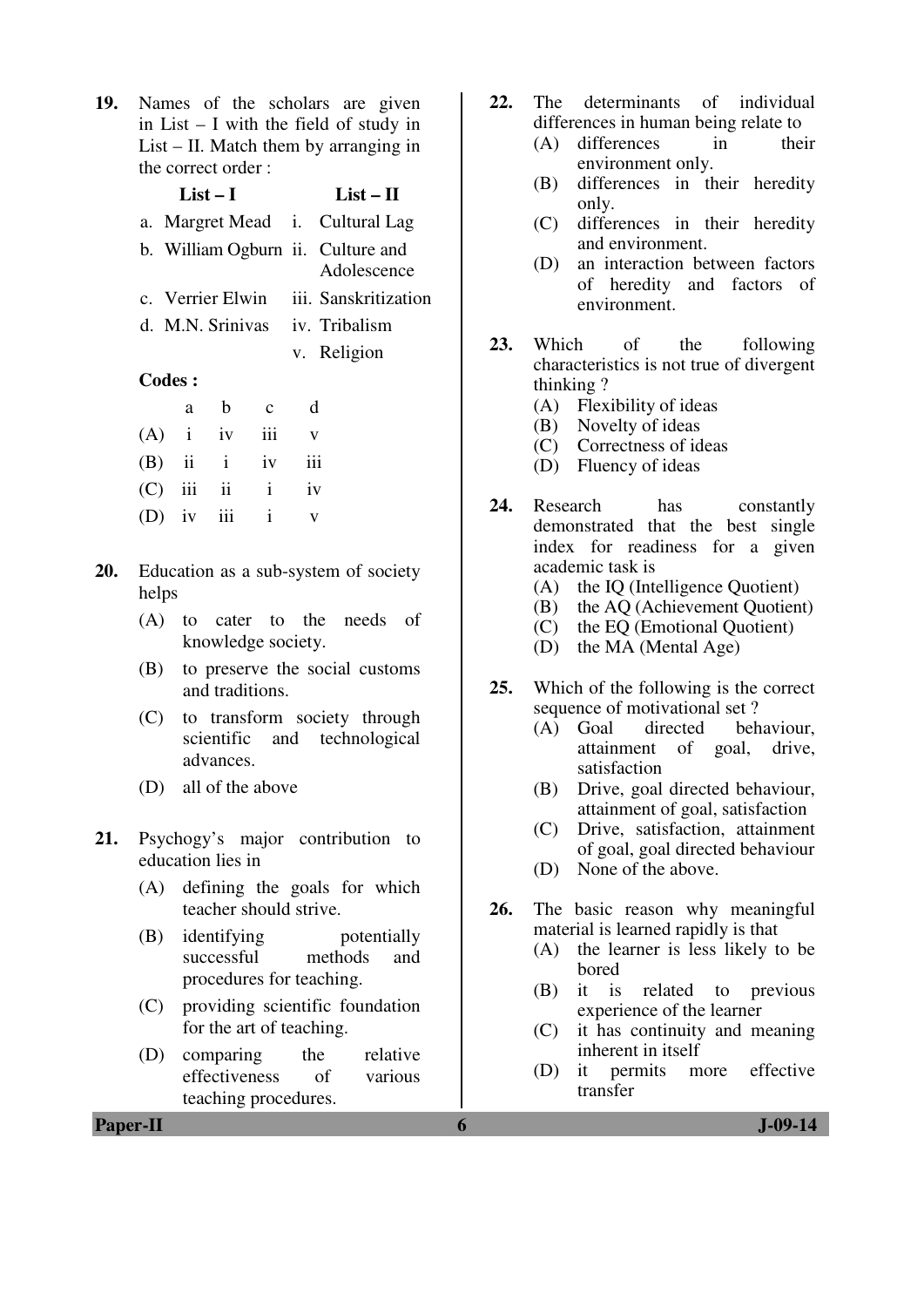19. सूची - I में विद्वानों के नाम तथा सूची - II में अध्ययन के क्षेत्र दिए गए हैं । इन्हें सुमेलित कीजिए $\cdot$ 

|             | सूची – I            | सूची – II                       |
|-------------|---------------------|---------------------------------|
| $a_{\cdot}$ | मार्ग्रेट मीड       | i. संस्कृति अंतराल              |
|             | b. विलियम ओगबर्न    | ii. संस्कृति तथा<br>किशोरावस्था |
|             | c. वेरियर एल्विन    | iii. संस्कृतीकरण                |
|             | d. एम.एन. श्रीनिवास | $iv.$ जनजातिवाद                 |
|             |                     | v. धर्म                         |

#### कूट :

|              |                | a b c             | d            |
|--------------|----------------|-------------------|--------------|
|              | $(A)$ i iv iii |                   | $\mathbf{V}$ |
|              |                | $(B)$ ii i iv iii |              |
| $(C)$ iii ii |                | $i$ iv            |              |
|              | $(D)$ iv iii i |                   | $\mathbf{V}$ |

- 20. समाज की एक उप-व्यवस्था के रूप में शिक्षा किस प्रकार सहायता करती है ?
	- $(A)$  ज्ञान-समाज की आवश्यकताओं की पुर्ति ´Öë
	- (B) समाजिक रीति-रिवाजों और परम्पराओं को संरक्षित करने में
	- (C) वैज्ञानिक एवं प्रौद्योगिकीय प्रगति के <u>माध्यम से समाज के रूपान्तरण में</u>
	- (D) उपर्युक्त सभी
- 21. शिक्षा में मनोविज्ञान का मुख्य योगदान किसमें निहित है $\,$ ?
	- $(A)$  उन लक्ष्यों को परिभाषित करना जिनकी प्राप्ति के लिये अध्यापक को प्रयास करना चाहिये ।
	- $(B)$  अध्यापन की सशक्त रूप में सफल विधियों एवं प्रक्रियाओं की पहचान करना ।
	- (C) अध्यापन कला के लिये वैज्ञानिक आधार प्रदान करना ।
	- $(D)$  विविध शैक्षिक प्रक्रियाओं की सापेक्षिक प्रभावशीलता की तुलना करना ।
- 22. मनुष्यों में व्यक्तिगत भिन्नताओं के निर्धारक तत्त्वों का सम्बन्ध है
	- $(A)$  केवल उनके वातावरण में अंतर से
	- $(B)$  केवल उनकी आनुवांशिकता में अन्तर से
	- (C) उनकी आनुवांशिकता तथा वातावरण दोनों में अन्तर से
	- (D) आनुवांशिकता के कारकों तथा वातावरण के कारकों के बीच अन्योन्यकिया से
- 23. FEHR TER ATH ATH ATH ATH ATH ATH चिन्तन के लिये उपयुक्त नहीं है ?
	- $(A)$  विचारों में नमनीयता
	- $(B)$  विचारों में नवीनता
	- (C) विचारों में शुद्धता
	- (D) विचारों में प्रवाह
- 24. अनुसन्धान से यह बार-बार स्पष्ट हुआ है कि किसी दिये गये शैक्षिक कार्य में तत्परता का सर्वोत्तम एकल संसचक है
	- (A) आई.क्यू. (बुद्धि लब्धि)
	- (B) ए.क्यू. (उपलब्धि सूचकांक)
	- (C) ई.क्यू. (भावुकता सूचकांक)
	- (D) एम.ए. (मानसिक आयु)
- 25. अभिप्रेरणा-परक सेट का सही अनुक्रम कौन सा है ?
	- $(A)$  लक्ष्य निर्देशित व्यवहार, लक्ष्य प्राप्ति, सहज प्रवृत्ति, संतुष्टि
	- (B) सहज प्रवृत्ति, लक्ष्य निर्देशित व्यवहार, लक्ष्य प्राप्ति, संतुष्टि
	- (C) सहज प्रवृत्ति, संतुष्टि, लक्ष्य प्राप्ति, लक्ष्य <u>निर्देशित व्यवहार</u>
	- (D) उपर्युक्त में से कोई नहीं
- 26. सार्थक सामग्री को शीघ्रता से क्यों सीखा जा सकता है, इसका कारण यह है कि
	- $(A)$  शिक्षार्थी के ऊबने की सम्भावना कम होती है ।
	- (B) इसका सम्बन्ध शिक्षार्थी के पूर्व अनुभव से होता है ।
	- $(C)$  इसमें अविच्छिन्नता होती है तथा अर्थ अंतर्भुत होता है ।
	- (D) यह अधिक प्रभावी अंतरण का अवसर देता है ।

 **J-09-14 7 Paper-II**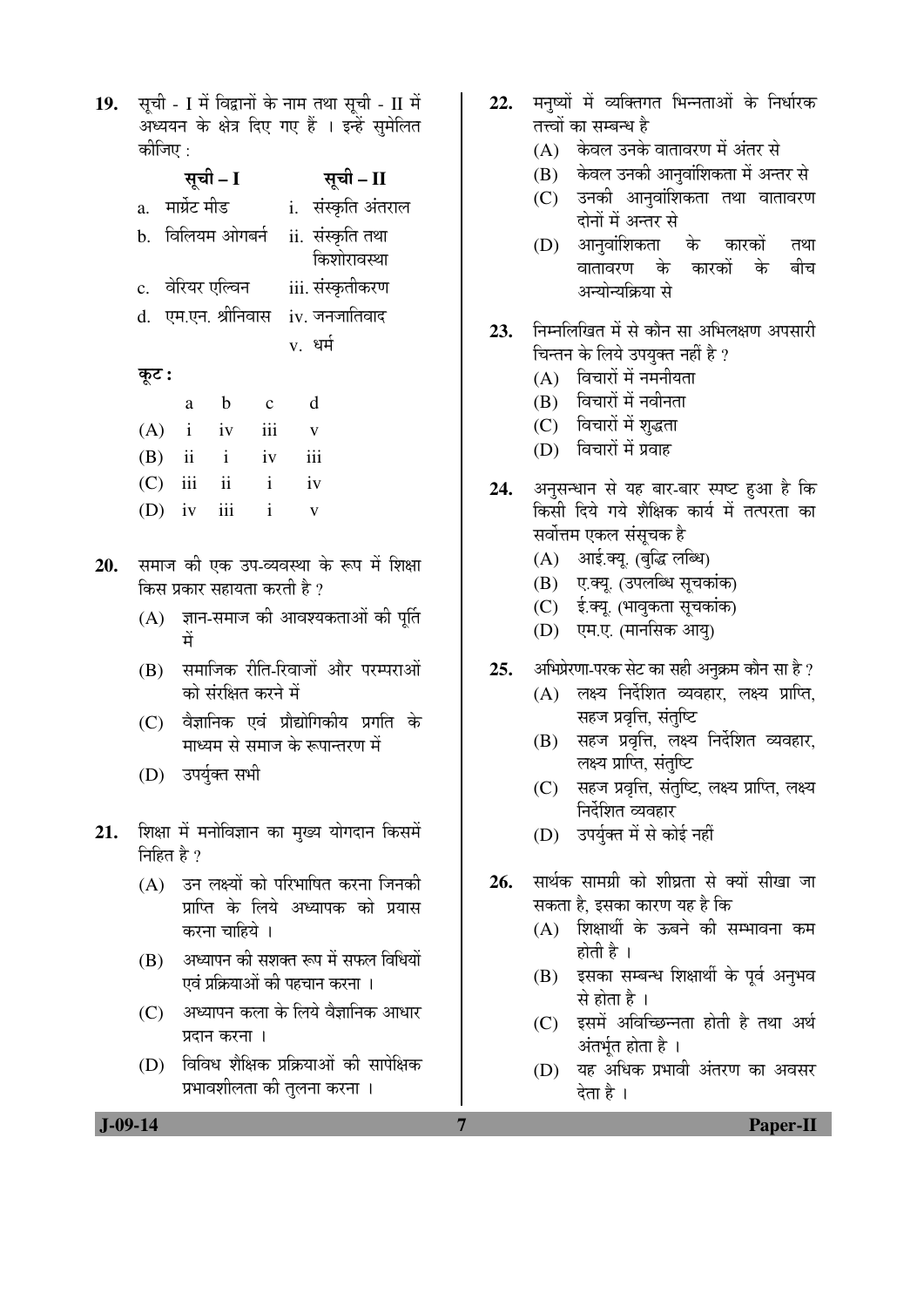- **27. Assertion (A) :** Training obtained in one situation A can be transferred to another situation B.
	- **Reason (R) :** It is because the two situation A and B are meaningful.

#### **Codes :**

- (A) The Assertion (A) is true.
- (B) The Reason (R) is true.
- (C) Both the Assertion (A) and Reason (R) are true.
- (D) The Assertion (A) is true but Reason (R) is not true.
- **28.** A problem child is one who has
	- (A) an unsolved problem
	- (B) a poor heredity
	- (C) poor home environment
	- (D) an over protective parent
- **29.** Latent learning is a concept enunciated by
	- (A) Hull (B) Piaget
	- (C) Tolman (D) Skinner
- **30.** Punishment is a
	- (A) Negative reinforcer
	- (B) Positive reinforcer
	- (C) Not a reinforcer at all
	- (D) None of the above
- **31. Assertion (A) :** Sometimes the school children becomes mischievous, explosive, rebellious or apathetic.
	- **Reason (R)** : It is because of the inappropriateness of work assigned or demands made.

#### **Codes :**

- (A) Only Assertion (A) is true.
- (B) Only the Reason (R) is true.
- (C) The Assertion (A) is true but the Reason (R) is false.
- (D) Both the Assertion (A) and Reason (R) are true.
- **32.** In the final analysis, the key to motivation in the classroom is
	- (A) the interest inherent in the subject matter.
	- (B) the teacher's personality and his/her communication skills.
	- (C) the emotional climate of the classroom.
	- (D) the suitability of the curricular experiences.
- **33.** What is Rorschach's projective test designed to measure ?
	- (A) Unconscious intentions
	- (B) Dreams
	- (C) Conscious desires
	- (D) All of the above
- **34.** The concept of 'Arche type' was given by (A) Freud (B) Arieti
	- (C) Wallas (D) Jung
- **35.** The theory of Level I and Level II intelligence was propounded by (A) Jenson (B) Guilford (C) Cattel (D) Eysenck
- **36.** A non-government organization conducted a study in a Gram Panchayat to see the impacts of campaign approach on enrolment and retention of rural elementary school children. This is an example of
	- (A) Descriptive Study
	- (B) Field Experiment
	- (C) Ex-post facto research
	- (D) Historical Research
- **37.** An experimenter administered a pretest on both experimental and control groups and found that the pre-test mean scores of the groups differ. Which of the following statistical<br>techniques can address this techniques can address this difference in studying the impacts of independent variable ?
	- (A) Analysis of variance
	- (B) t-test
	- (C) Regression analysis
	- (D) Analysis of co-variance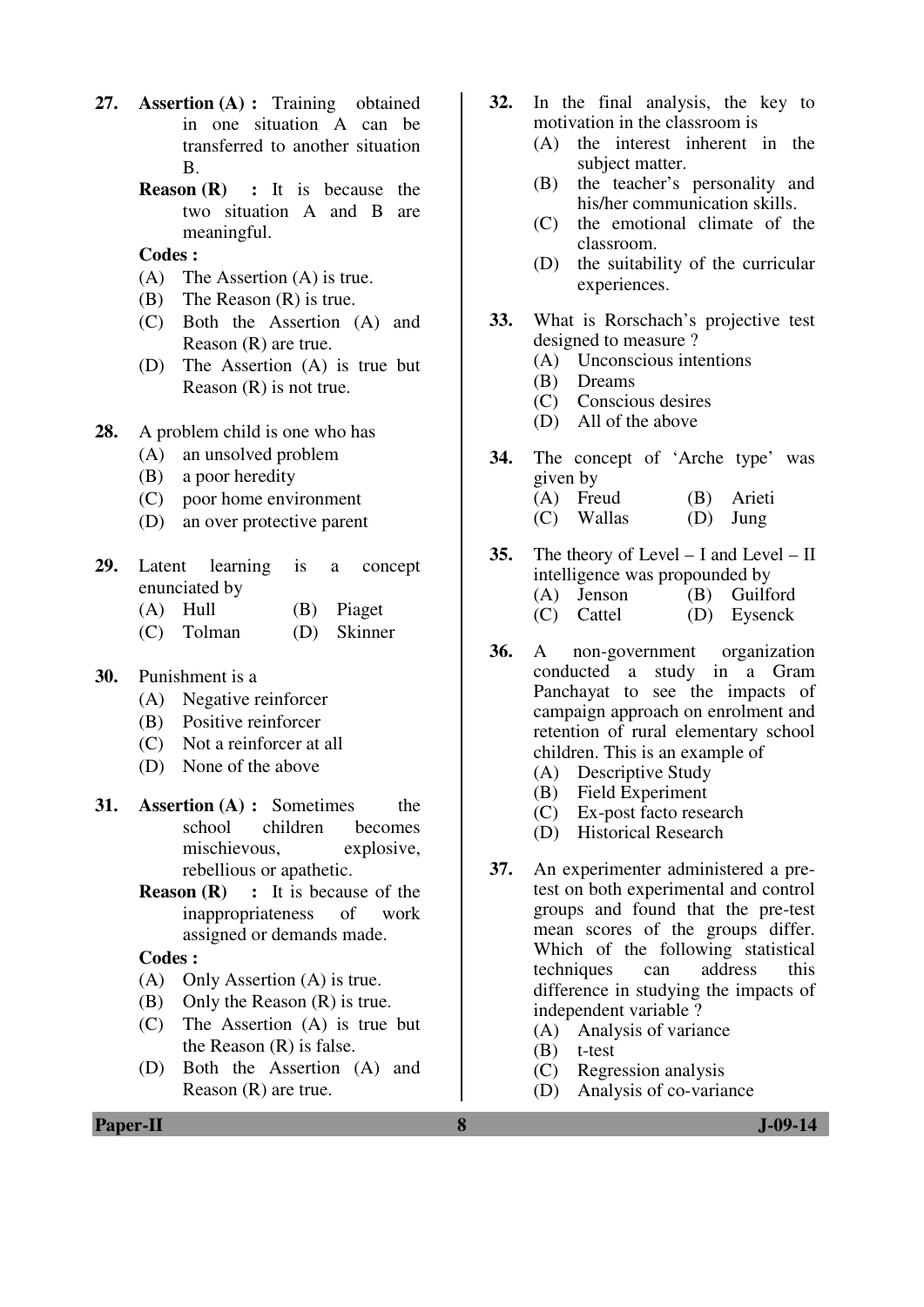- 27. **अभिकथन (A)** : एक स्थिति 'अ' में प्राप्त प्रशिक्षण को दूसरी स्थिति 'ब' में अंतरित किया जा सकता है ।
	- कारण (R) : क्योंकि वे दो स्थितियाँ 'अ' तथा 'ब' अर्थपर्ण हैं ।
	- कोड :
	- (A) अभिकथन (A) सही है ।
	- $(B)$  कारण  $(R)$  सही है।
	- $(C)$  अभिकथन  $(A)$  तथा कारण  $(R)$  दोनों सही हैं ।
	- $(D)$  अभिकथन  $(A)$  सही है, परन्तु कारण (R) सही नहीं है ।
- **28.** एक समस्या बालक वह है
	- $(A)$  जिसके पास कोई न सुलझी समस्या हो ।
	- (B) जिसकी कमजोर आनुवंशिकता हो ।
	- (C) जिसका गृह-वातावरण कमजोर हो ।
	- $(D)$  जिसके अभिभावक अति-संरक्षणात्मक हो ।
- 29. प्रच्छन्न अधिगम की संकल्पना का प्रतिपादक कौन हैं  $\eta$ 
	- (A) हल (B) पियाजे
	- (C) टॉलमैन (D) स्किनर
- **30.** दण्ड एक
	- $(A)$  नकारात्मक प्रबलक है।
	- (B) सकारात्मक प्रबलक है ।
	- $(C)$  कैसा भी प्रबलक नहीं है ।
	- (D) उपर्युक्त में से कोई नहीं है ।
- 31. **अभिकथन** (A) : कभी-कभी विद्यालय के छात्र शरारती, उपद्रवी, विद्रोही अथवा विमुख हो जाते हैं ।
	- **कारण (R)** : ऐसा उन्हें अनुपयुक्त कार्य भार देने या उनसे अनुचित अपेक्षाएँ रखने के कारण होता है $\perp$
	- कोड :
	- $(A)$  केवल अभिकथन  $(A)$  सही है ।
	- $(B)$  केवल कारण  $(R)$  सही है ।
	- (C) अभिकथन (A) सही है, परन्तु कारण (R) गलत है $\perp$
	- $(D)$  अभिकथन  $(A)$  तथा कारण  $(R)$  दोनों सही हैं ।
- 32. अंतिम विश्लेषण के रूप में कक्षा में अभिप्रेरणा की कंजी क्या है ?
	- $(A)$  विषयवस्तु में अंतर्निहित अभिरूचि
	- (B) अध्यापक का व्यक्तित्व तथा उसका सम्प्रेषण कौशल
	- (C) कक्षा का संवेगात्मक वातावरण
	- (D) पाट्यचर्यापरक अनुभवों का औचित्य
- **33.** रोशा का 'प्रक्षेपी परीक्षण' किसके मापन हेतु अभिकल्पित है ?
	- (A) अचेत प्रयोजन (B) स्वप्न
	- (C) सचेत अभिलाषा (D) उपर्युक्त सभी
- **34.** 'आद्य प्ररूप' की संकल्पना किसकी देन है ?
	- $(A)$  फ्रॉयड  $(B)$  अरीति
	- (C) वैलेस (D) यूंग
- **35.** स्तर I तथा स्तर II की बुद्धिमत्ता के सिद्धांत का प्रतिपादन किसने किया था ?
	- (A) जेन्सेन (B) गिलफर्ड (C) कैटेल (D) आइसेंक
- 36. **एक गैर-सरकारी संगठन ने. ग्राम पंचायत** में प्राथमिक स्तर के विद्यालयों में नए छात्रों के नामांकन तथा पुराने छात्रों के विद्यालय-विरत नहीं होने पर अभियान उपागम के प्रभाव का अध्ययन किया । यह किसका उदाहरण है ?
	- $(A)$  वर्णनात्मक अध्ययन
	- $(B)$  क्षेत्र प्रयोग
	- (C) कार्योत्तर अनुसंधान
	- (D) ऐतिहासिक अनुसंधान
- 37. किसी प्रयोगकर्ता ने प्रयोगपरक तथा नियंत्रण समह दोनों का पर्व-परीक्षण किया तथा यह पता लगाया कि इन समूहों के पूर्व-परीक्षण के माध्य-प्राप्तांक में अंतर है । स्वतंत्र चरों के प्रभाव के अध्ययन में इस अंतर को जाँचने के लिए निम्नलिखित में से किस सांख्यिकीय प्रविधि का उपयोग किया जा सकता है ?
	- (A) प्रसरण का विश्लेषण
	- $(B)$   $\overline{c}$   $\overline{c}$   $\overline{c}$
	- $(C)$  प्रतिगमन विश्लेषण
	- (D) सह-प्रसरण विश्लेषण

 **J-09-14** Paper-II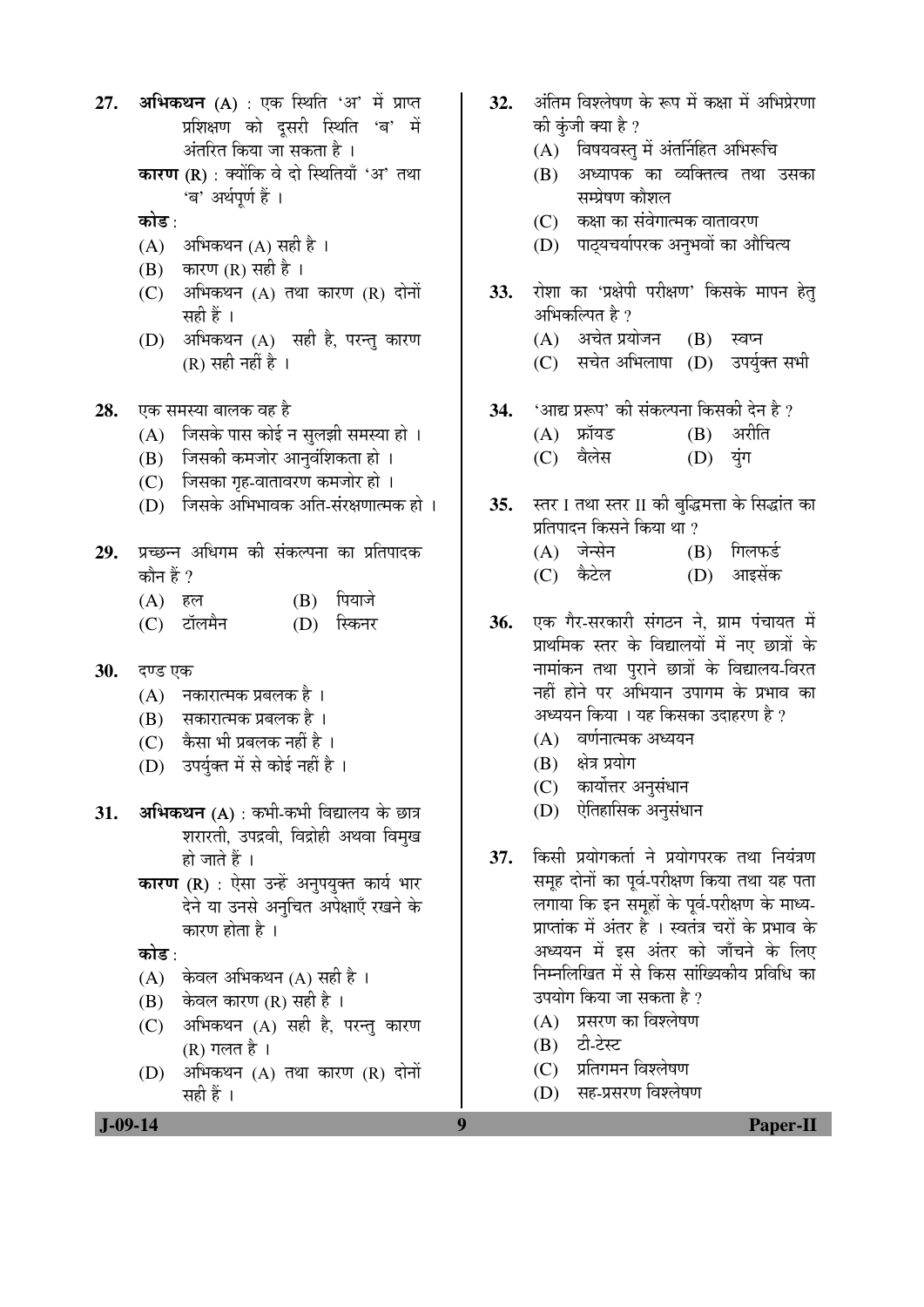- **38.** Sampling error can not be estimated when the researcher employs
	- (A) Simple random sampling
	- (B) Stratified random sampling
	- (C) Systematic sampling
	- (D) Quota sampling
- **39.** Which of the following is not a nonprobability sampling technique ?
	- (A) Snow-ball sampling
	- (B) Stratified random sampling
	- (C) Incidental sampling
	- (D) Purposive sampling
- **40.** Which of the following variables is discrete ?
	- (A) Achievement
	- (B) Intelligence
	- (C) Aptitude
	- (D) Attribute
- **41.** Which of the following is a nonparametric test ?
	- (A) t-test (B) F-test
- (C)  $\chi^2$  $(D)$  z-test
- **42.** The range of coefficient of correlation between two variables is
	- (A)  $0$  to  $+1$
	- (B)  $+1$  to  $-1$
	- (C)  $0$  to  $-1$
	- (D) none of the above
- **43.** The most stable measure of variability is
	- (A) Range
	- (B) Mean Deviation
	- (C) Standard Deviation
	- (D) Quartile Deviation
- **44.** Which of the following falls under Inferential Statistics ?
	- (A) Arithmetic Mean
	- (B) Standard Deviation
	- (C) Harmonic Mean
	- (D) Analysis of Variance
- **45.** Match the following :
	- **List I List II**  a. Experimental i. Criticism b. Historical ii. Control c. Case study iii. Interpretative d. Ethnography iv. Intensive v. Intuitive

#### **Codes :**

|     | a                   | b            | $\mathbf c$ | d   |
|-----|---------------------|--------------|-------------|-----|
| (A) | $\ddot{\mathbf{i}}$ | iii          | iv          | v   |
| (B) | $\mathbf{i}$        | ii           | V           | 111 |
| (C) | iii                 | $\mathbf{i}$ | iv          | V   |
| (D) | ii                  | $\mathbf{i}$ | iv          | iii |

**46.** Research conducted by classroom teacher to improve spelling among students in English language is categorized as

- (A) Pure Research
- (B) Qualitative Research
- (C) Quantitative Research
- (D) Active Research
- **47.** For conducting research in group dynamics, which of the following techniques can be used ?
	- (A) Anthropometry
	- (B) Biometry
	- (C) Geometry
	- (D) Sociometry
- **48.** A study of the causes and consequences of India's freedom struggle movement falls under which of the following types of research ?
	- (A) Ex-post facto research
	- (B) Historical Research
	- (C) Correlational Research
	- (D) Phenomenological Research
- **49.** Which of the following is a positional average ?
	- (A) Mean
	- (B) Median
	- (C) Mode
	- (D) None of the above
- **50.** Test-retest is a method to determine
	- (A) Validity (B) Reliability
	- (C) Feasibility (D) Objectivity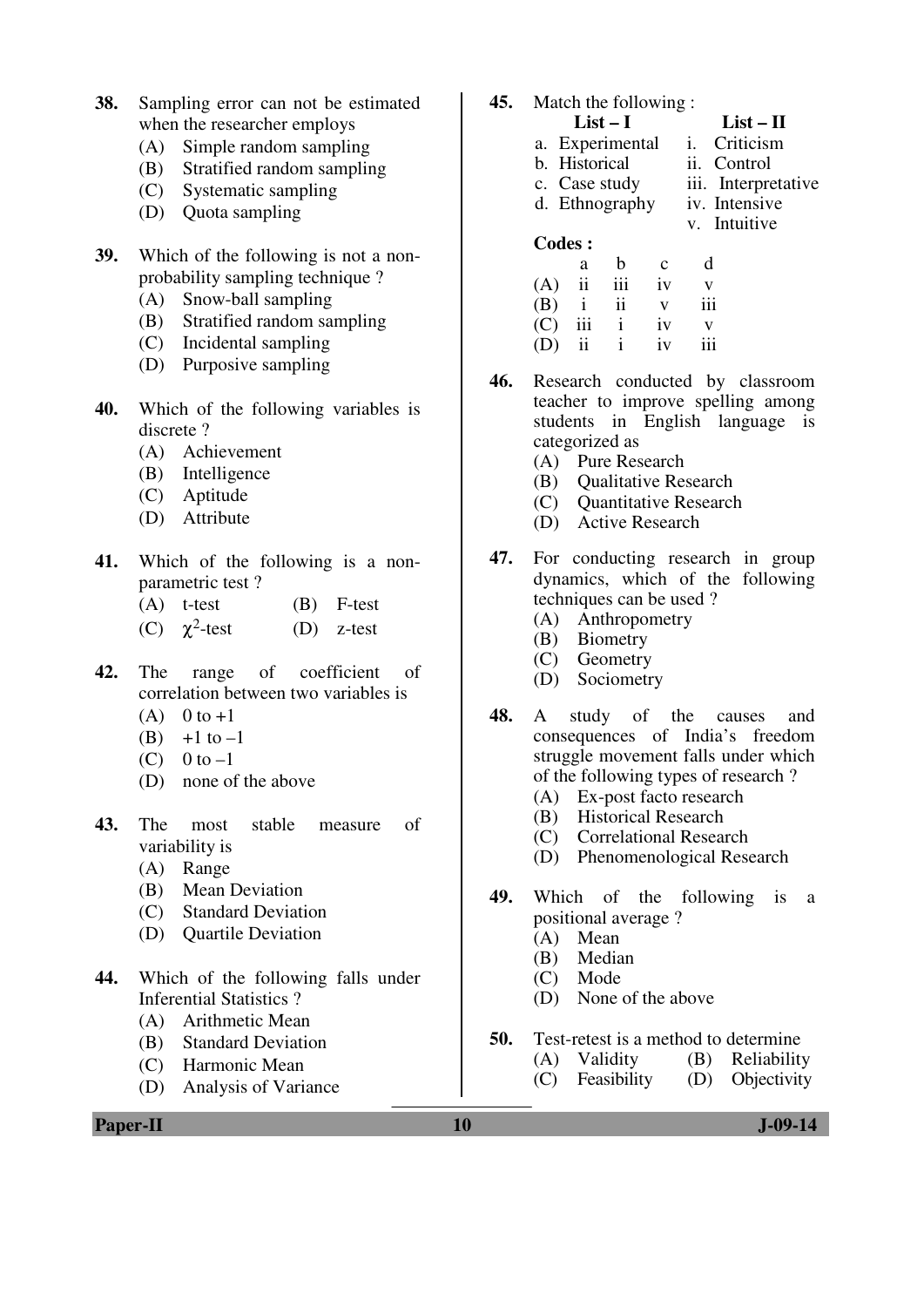| 38. निम्नलिखित में से किस अवस्था में प्रतिचयन |
|-----------------------------------------------|
| त्रुटि का आकलन नहीं किया जा सकता ?            |

- (A) सरल यादच्छिक प्रतिचयन
- (B) स्तरीकृत यादृच्छिक प्रतिचयन
- (C) व्यवस्थित प्रतिचयन
- (D) कोटा प्रतिचयन
- 39. निम्नलिखित में से कौन एक अप्रायिकता प्रतिचयन प्रविधि नहीं है ?
	- $(A)$  स्नोबॉल सैंपलिंग
	- (B) स्तरीकृत यादच्छिक प्रतिचयन
	- (C) सांयोगिक प्रतिचयन
	- $(D)$  सप्रयोजन प्रतिचयन
- 40. ਜਿਸ लिखित में से कौन सा चर विशेष रूप से असतत है ?
	- (A) उपलब्धि (B) बुद्धि
	- (C) अभिवृत्ति (D) लक्षण
- 41. निम्नलिखित में से कौन एक अ-प्राचलिक जाँच हे ?
	- (A) टी-टेस्ट (B) एफ-टेस्ट
- (C)  $\chi^2$  $(D)$  z-टेस्ट
- 42. ai चरों के बीच सहसंबंध के गणांक का परिसर क्या है ?
	- $(A) 0 \nleftrightarrow +1$
	- $(B) +1 \vec{A} -1$
	- $(C) 0 \nexists -1$
	- (D) उपर्युक्त में से कोई नहीं
- 43. प्रसरण का सर्वाधिक स्थायी माप क्या है ?
	- $(A)$  रेंज
	- (B) माध्य विचलन
	- (C) मानक विचलन
	- (D) चतुर्थक विचलन
- **44.** निम्नलिखित में से कौन एक आनुमानिक सांख्यिकी है ?
	- $(A)$  अंकगणितीय माध्य
	- (B) मानक विचलन
	- (C) हरात्मक माध्य
	- (D) अनोवा
- 45. निम्नलिखित को सुमेलित कीजिए :
- ÃÖæ"Öß **I** ÃÖæ"Öß **II**  a. प्रयोगमुलक b. ऐतिहासिक ii. नियंत्रण c. ÛêúÃÖ †¬µÖµÖ®Ö iii. ¾µÖÖܵÖÖŸ´ÖÛú d. नृजाति-वर्णन iv. गहन v. अंत:प्रज्ञात्मक कूट : a b c d  $(A)$  ii iii iv v  $(B)$  i ii  $v$  iii
	- $\begin{array}{ccc} \text{(C)} & \text{iii} & \text{i} & \text{iv} & \text{v} \\ \text{(D)} & \text{ii} & \text{i} & \text{iv} & \text{iii} \end{array}$  $(D)$  ii i iv
- 46. छात्रों की वर्तनी में सुधार हेतु शिक्षक द्वारा कक्षा में संचालित शोध किस वर्ग में आता है ?
	- $(A)$  विशुद्ध शोध/अनुसंधान
	- (B) गुणात्मक शोध/अनुसंधान
	- (C) परिमाणात्मक शोध/अनुसंधान
	- (D) क्रियानिष्ठ शोध/अनुसंधान
- 47. समूह गतिकी में अनुसंधान कार्य का संचालन किसके अंतर्गत आएगा ?
	- $(A)$  मानवमिति  $(B)$  जीवमिति
	- (C) ज्यामिति (D) समाजमिति
- **48.** भारतीय स्वतंत्रता आंदोलन के कारणों तथा नतीजों का अध्ययन किस प्रकार के अनुसंधान के अंतर्गत रखा जाएगा ?
	- $(A)$  कार्योत्तर अनुसंधान
	- $(B)$  ऐतिहासिक अनुसंधान
	- $(C)$  सहसंबंधपरक अध्ययन
	- (D) घटनाविज्ञान संबंधी अध्ययन
- 49. निम्नलिखित में से कौन स्थानाश्रित औसत है ?
	- $(A)$  माध्य
	- $(B)$  माध्यिका
	- (C) बहुलक
	- (D) उपर्युक्त में से कोई नहीं
- 50. Žस्ट-रीटेस्ट किसके निर्धारण की विधि है ?
	- $(A)$  वैधता
	- $(B)$  विश्वसनीयता
	- $(C)$  व्यवहार्यता
	- (D) वस्तुनिष्ठता

 **J-09-14 11 Paper-II**